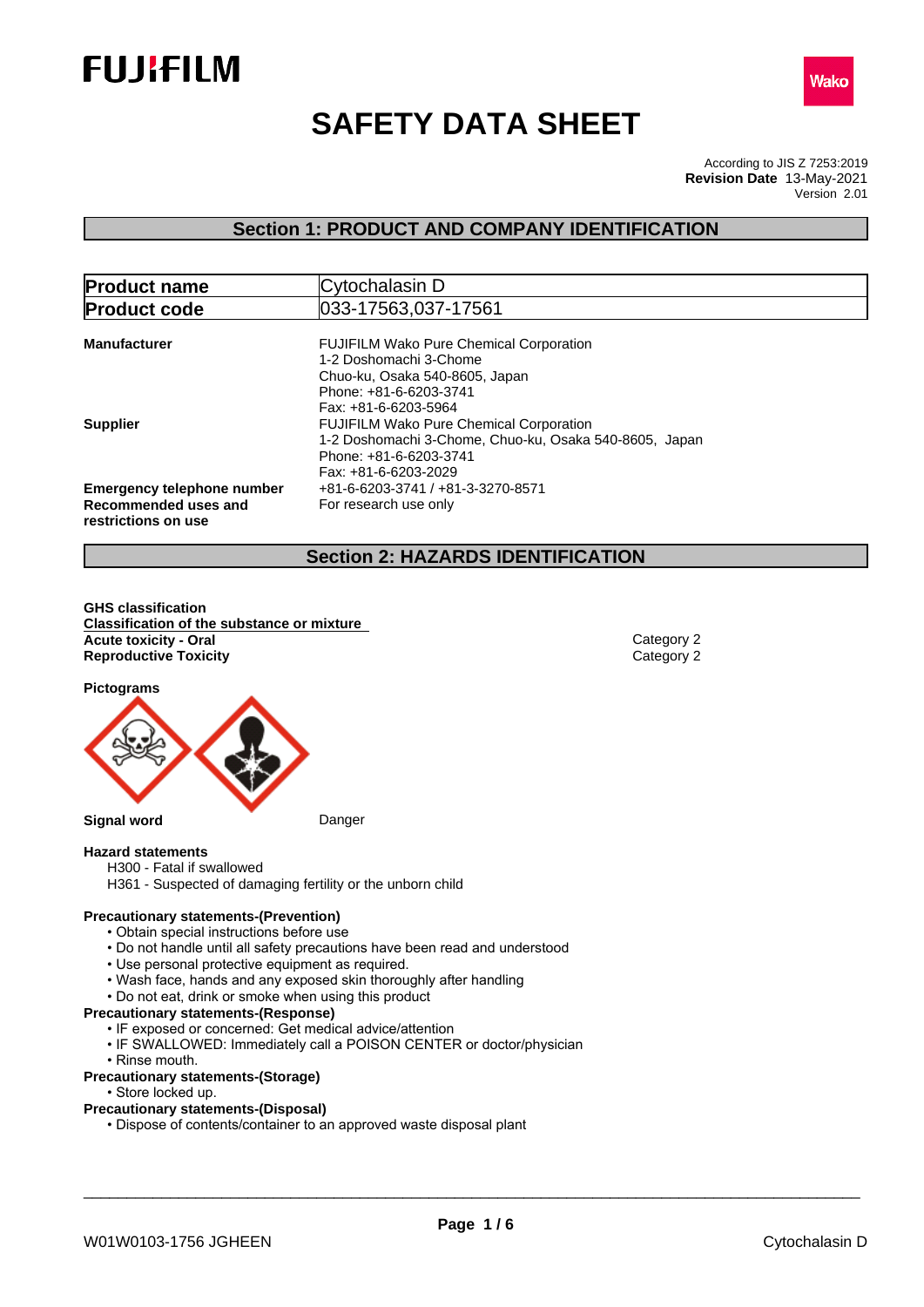#### **Others Other hazards** Not available

## **Section 3: COMPOSITION/INFORMATION ON INGREDIENTS**

**Single Substance or Mixture** Substance

#### **Formula** C30H37NO6

| . .<br><b>Chemical Name</b> | Weight-%   | Molecular weight | <b>ENCS</b> | <b>ISHL</b><br>. NO. | <b>CAS RN</b>                            |
|-----------------------------|------------|------------------|-------------|----------------------|------------------------------------------|
| ⊜∨tochalasir<br>ى .         | ΩF<br>90.U | 507.62           | N/f         | N/f                  | $\overline{\phantom{a}}$<br>ົາລາ<br>144. |

#### **Impurities and/or Additives :** Not applicable **Source Contract Source Zygosporium mansonii**

## **Section 4: FIRST AID MEASURES**

#### **Inhalation**

Remove to fresh air. If symptoms persist, call a physician.

#### **Skin contact**

Wash off immediately with soap and plenty of water. If symptoms persist, calla physician.

#### **Eye contact**

IF IN EYES: Rinse cautiously with water forseveral minutes. Remove contact lenses, if present and easy to do. Continue rinsing. Immediate medical attention is required.

#### **Ingestion**

Rinse mouth. Never give anything by mouth to an unconscious person. Call a physician or poison control center immediately. Do not induce vomiting without medical advice.

#### **Protection of first-aiders**

Use personal protective equipment as required.

## **Section 5: FIRE FIGHTING MEASURES**

#### **Suitable extinguishing media**

Water spray (fog), Carbon dioxide (CO2), Foam, Extinguishing powder, Sand

**Unsuitable extinguishing media**

No information available

#### **Specific hazards arising from the chemical product**

Thermal decomposition can lead to release of irritating and toxic gases and vapors.

**Special extinguishing method**

#### No information available

## **Special protective actions for**

**fire-fighters**

Use personal protective equipment as required.Firefighters should wear self-contained breathing apparatus and full firefighting turnout gear.

## **Section 6: ACCIDENTAL RELEASE MEASURES**

#### **Personal precautions, protective equipment and emergency procedures**

For indoor, provide adequate ventilation process until the end of working. Deny unnecessary entry other than the people involved by, for example, using a rope. While working, wear appropriate protective equipments to avoid adhering it on skin, or inhaling the gas. Work from windward, and retract the people downwind.

#### **Environmental precautions**

To be careful not discharged to the environment without being properly handled waste water contaminated.

**Methods and materials for contaminent and methods and materials for cleaning up**

Sweep up and gather scattered particles, and collect it in an empty airtight container.

**Recoverly, neutralization** No information available

## **Secondary disaster prevention measures**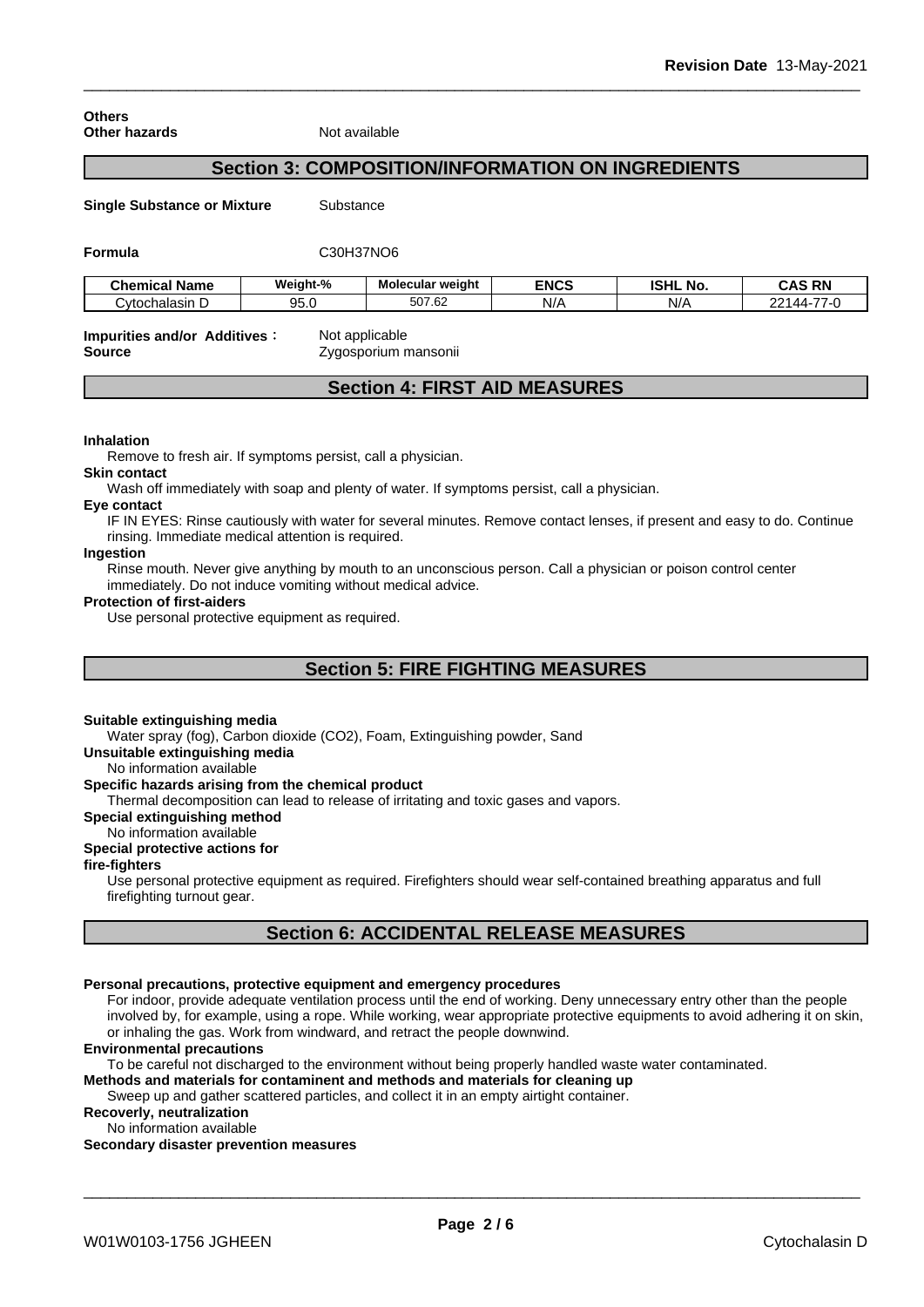Clean contaminated objects and areas thoroughly observing environmental regulations.

## **Section 7: HANDLING AND STORAGE**

## **Handling Technical measures** Avoid contact with strong oxidizing agents. Use with local exhaust ventilation. **Precautions** Do not rough handling containers, such as upsetting, falling, giving a shock, and dragging. Prevent leakage, overflow, and scattering. Not to generate steam and dust in vain. Seal the container after use. After handling, wash hands and face, and then gargle. In places other than those specified, should not be smoking or eating and drinking. Should not be brought contaminated protective equipment and gloves to rest stops. Deny unnecessary entry of non-emergency personnel to the handling area. **Safety handling precautions** Avoid contact with skin, eyes or clothing. Use personal protective equipment as required.**Storage Safe storage conditions Storage conditions** Container protected from light, and store tightly closed in freezer (-20°C). **Safe packaging material** Glass **Incompatible substances** Strong oxidizing agents **Section 8: EXPOSURE CONTROLS/PERSONAL PROTECTION**

#### **Engineering controls**

In case of indoor workplace, seal the source or use a local exhaust system. Provide the safety shower facility, and handand eye-wash facility. And display their position clearly.

**Exposure limits** This product, as supplied, does not contain any hazardous materials with occupational exposure limits established by the region specific regulatory bodies.

**Personal protective equipment Respiratory protection** Dust mask Hand protection **Protection** Protection gloves **Skinandbody protection** Long-sleeved work clothes **General hygiene considerations**

**Eye protection Eye protective eyeglasses or chemical safety goggles** 

Handle in accordance with good industrial hygiene and safety practice.

## **Section 9: PHYSICAL AND CHEMICAL PROPERTIES**

| <b>Form</b>                                            |                                     |
|--------------------------------------------------------|-------------------------------------|
| Color                                                  | White - nearly white                |
| Appearance                                             | crystalline powder - powder         |
| Odor                                                   | No data available                   |
| Melting point/freezing point                           | 260-267 °C                          |
| Boiling point, initial boiling point and boiling range | No data available                   |
| <b>Flammability</b>                                    | No data available                   |
| <b>Evaporation rate:</b>                               | No data available                   |
| Flammability (solid, gas):                             | No data available                   |
| Upper/lower flammability or                            |                                     |
| explosive limits                                       |                                     |
| Upper:                                                 | No data available                   |
| Lower:                                                 | No data available                   |
| <b>Flash point</b>                                     | No data available                   |
| <b>Auto-ignition temperature:</b>                      | No data available                   |
| Decomposition temperature:                             | No data available                   |
| рH                                                     | No data available                   |
| Viscosity (coefficient of viscosity)                   | No data available                   |
| <b>Dynamic viscosity</b>                               | No data available                   |
| <b>Solubilities</b>                                    | methanol, dichloromethane: soluble. |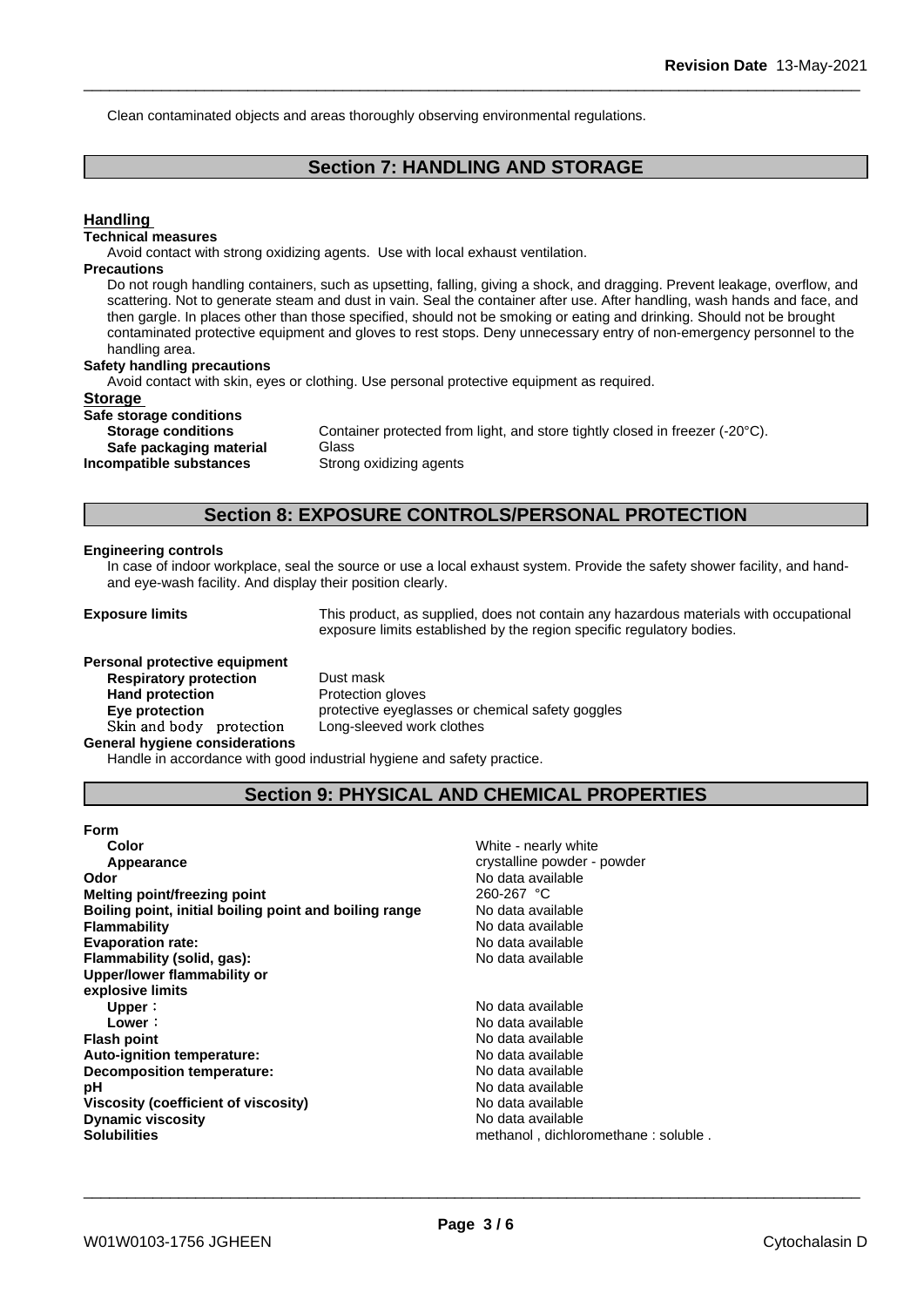**n-Octanol/water partition coefficient:(log Pow) No data available<br>
<b>Vapour pressure** No data available **Vapour pressure**<br> **Specific Gravity / Relative density**<br> **Specific Gravity / Relative density**<br> **No data available Specific Gravity / Relative density**<br> **Vapour density**<br> **Vapour density**<br> **Vapour density Vapour density**<br> **Particle characteristics**<br> **Particle characteristics**<br> **Particle characteristics Particle characteristics** 

## **Section 10: STABILITY AND REACTIVITY**

**Stability**

| <b>Reactivity</b>                           | No data available                                                  |
|---------------------------------------------|--------------------------------------------------------------------|
| <b>Chemical stability</b>                   | May be altered by light.                                           |
| <b>Hazardous reactions</b>                  |                                                                    |
| None under normal processing                |                                                                    |
| <b>Conditions to avoid</b>                  |                                                                    |
| Extremes of temperature and direct sunlight |                                                                    |
| <b>Incompatible materials</b>               |                                                                    |
| Strong oxidizing agents                     |                                                                    |
| <b>Hazardous decomposition products</b>     |                                                                    |
|                                             | Carbon monooxide (CO), Carbon dioxide (CO2), Nitrogen oxides (NOx) |
|                                             |                                                                    |

# **Section 11: TOXICOLOGICAL INFORMATION**

| <b>Acute toxicity</b> |                 |                      |                                  |
|-----------------------|-----------------|----------------------|----------------------------------|
| <b>Chemical Name</b>  | Oral LD50       | <b>Dermal LD50</b>   | <b>LC50</b><br><b>Inhalation</b> |
| Cvtochalasin D        | 36 ma/ka(Mouse) | 1850<br>ug/kg(Mouse) | N/A                              |

| No data available |  |
|-------------------|--|
| No data available |  |
| No data available |  |
| No data available |  |
| No data available |  |
| No data available |  |
| No data available |  |
| No data available |  |
| No data available |  |
|                   |  |

## **Section 12: ECOLOGICAL INFORMATION**

| <b>Ecotoxicity</b> |
|--------------------|
|--------------------|

**Ecotoxicity** No information available

**Other data** No data available

**Persistence and degradability** No information available<br>**Bioaccumulative potential** No information available **Bioaccumulative potential Mobility** in soil No information available **Hazard to the ozone layer** No information available

## **Section 13: DISPOSAL CONSIDERATIONS**

## **Waste from residues**

Disposal should be in accordance with applicable regional, national and local laws and regulations. **Contaminated container and contaminated packaging**

Disposal should be in accordance with applicable regional, national and local laws and regulations.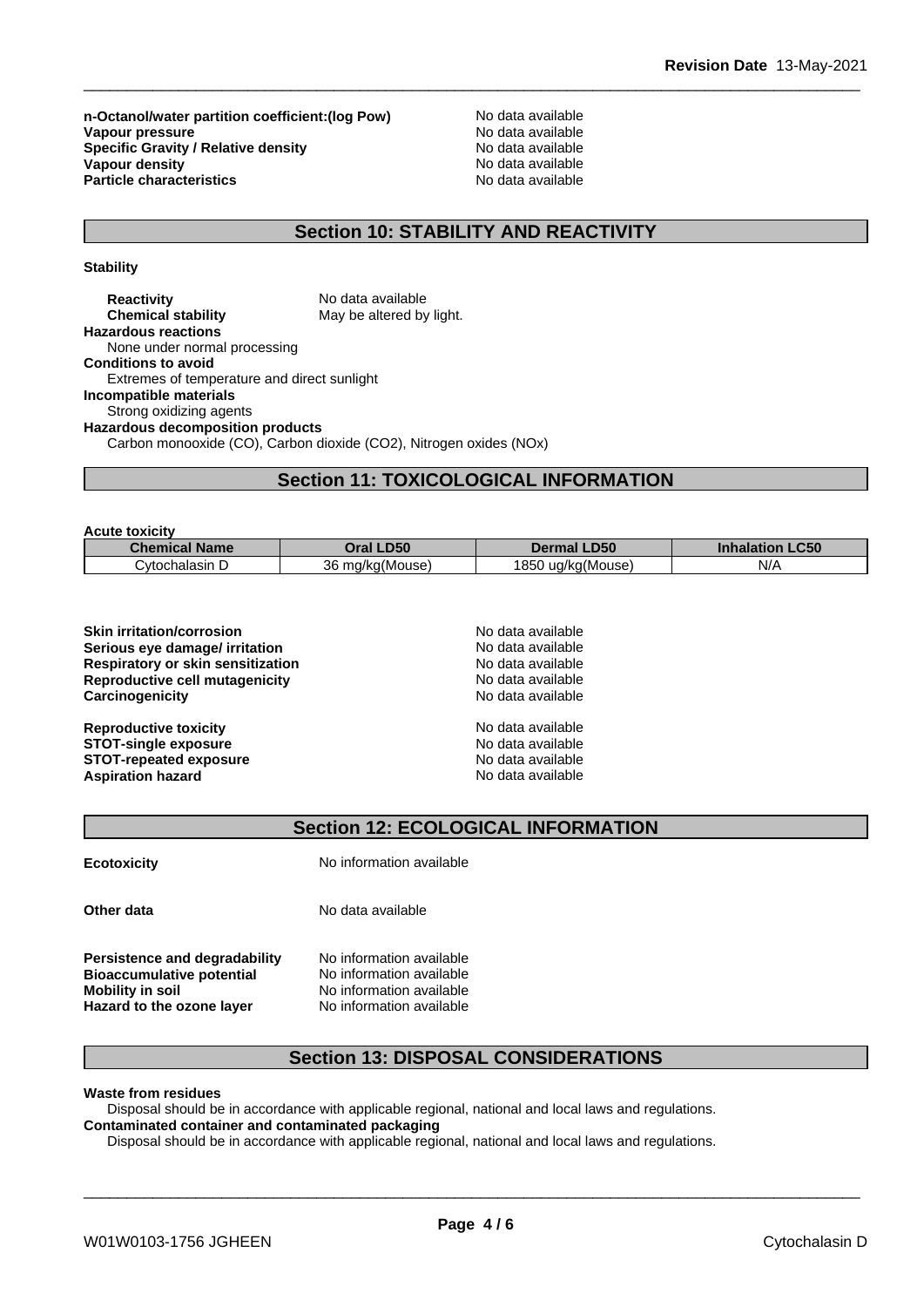# **Section 14: TRANSPORT INFORMATION**

| UN number                        | UN3462                                                                |
|----------------------------------|-----------------------------------------------------------------------|
| Proper shipping name:            | Toxins, extracted from living sources, solid, n.o.s. (Cytochalasin D) |
| <b>UN classfication</b>          | 6.1                                                                   |
| <b>Subsidiary hazard class</b>   |                                                                       |
| Packing group                    | Ш                                                                     |
| <b>Marine pollutant</b>          | Not applicable                                                        |
| <b>IMDG</b>                      |                                                                       |
| UN number                        | <b>UN3462</b>                                                         |
| Proper shipping name:            | Toxins, extracted from living sources, solid, n.o.s. (Cytochalasin D) |
| UN classfication                 | 6.1                                                                   |
| <b>Subsidiary hazard class</b>   |                                                                       |
| Packing group                    | Ш                                                                     |
| Marine pollutant (Sea)           | Not applicable                                                        |
| Transport in bulk according to   | No information available                                              |
| Annex II of MARPOL 73/78 and     |                                                                       |
| the IBC Code                     |                                                                       |
| IATA                             |                                                                       |
| UN number                        | UN3462                                                                |
| Proper shipping name:            | Toxins, extracted from living sources, solid, n.o.s. (Cytochalasin D) |
| <b>UN classfication</b>          | 6.1                                                                   |
| <b>Subsidiary hazard class</b>   |                                                                       |
| Packing group                    | Ш                                                                     |
| <b>Environmentally Hazardous</b> | Not applicable                                                        |
| <b>Substance</b>                 |                                                                       |

# **Section 15: REGULATORY INFORMATION**

| International Inventories<br><b>EINECS/ELINCS</b><br><b>TSCA</b>                                                                                                                                                                                                                                                                                                                                                | Listed                                                                                                                                                                                                                                                                                                                                                                                                                    |
|-----------------------------------------------------------------------------------------------------------------------------------------------------------------------------------------------------------------------------------------------------------------------------------------------------------------------------------------------------------------------------------------------------------------|---------------------------------------------------------------------------------------------------------------------------------------------------------------------------------------------------------------------------------------------------------------------------------------------------------------------------------------------------------------------------------------------------------------------------|
| Japanese regulations<br><b>Fire Service Act</b><br><b>Poisonous and Deleterious</b><br><b>Substances Control Law</b><br>Industrial Safety and Health Act Not applicable<br><b>Regulations for the carriage</b><br>and storage of dangerous<br>goods in ship<br><b>Civil Aeronautics Law</b><br><b>Pollutant Release and Transfer Not applicable</b><br><b>Register Law</b><br><b>Export Trade Control Order</b> | Not applicable<br>Not applicable<br>Toxic Substances - Poison (Ordinance Art.3, Ministry of Transportation Ordinance<br>Regarding Transport by Ship and Storage, Attached Table 1)<br>Toxic and Infectious Substances (Ordinance Art.194, MITL Nortification for Air<br>Transportation of Explosives etc., Attached Table 1)<br>Not applicable                                                                            |
|                                                                                                                                                                                                                                                                                                                                                                                                                 | <b>Section 16: OTHER INFORMATION</b>                                                                                                                                                                                                                                                                                                                                                                                      |
| Key literature references and<br>sources for data etc.                                                                                                                                                                                                                                                                                                                                                          | NITE: National Institute of Technology and Evaluation (JAPAN)<br>http://www.safe.nite.go.jp/japan/db.html<br>IATA dangerous Goods Regulations<br>RTECS: Registry of Toxic Effects of Chemical Substances<br>Japan Industrial Safety and Health Association GHS Model SDS<br>Dictionary of Synthetic Oraganic Chemistry, SSOCJ, Koudansha Scientific Co.Ltd.<br>Chemical Dictionary, Kyouritsu Publishing Co., Ltd.<br>etc |
| <b>Disclaimer</b>                                                                                                                                                                                                                                                                                                                                                                                               |                                                                                                                                                                                                                                                                                                                                                                                                                           |